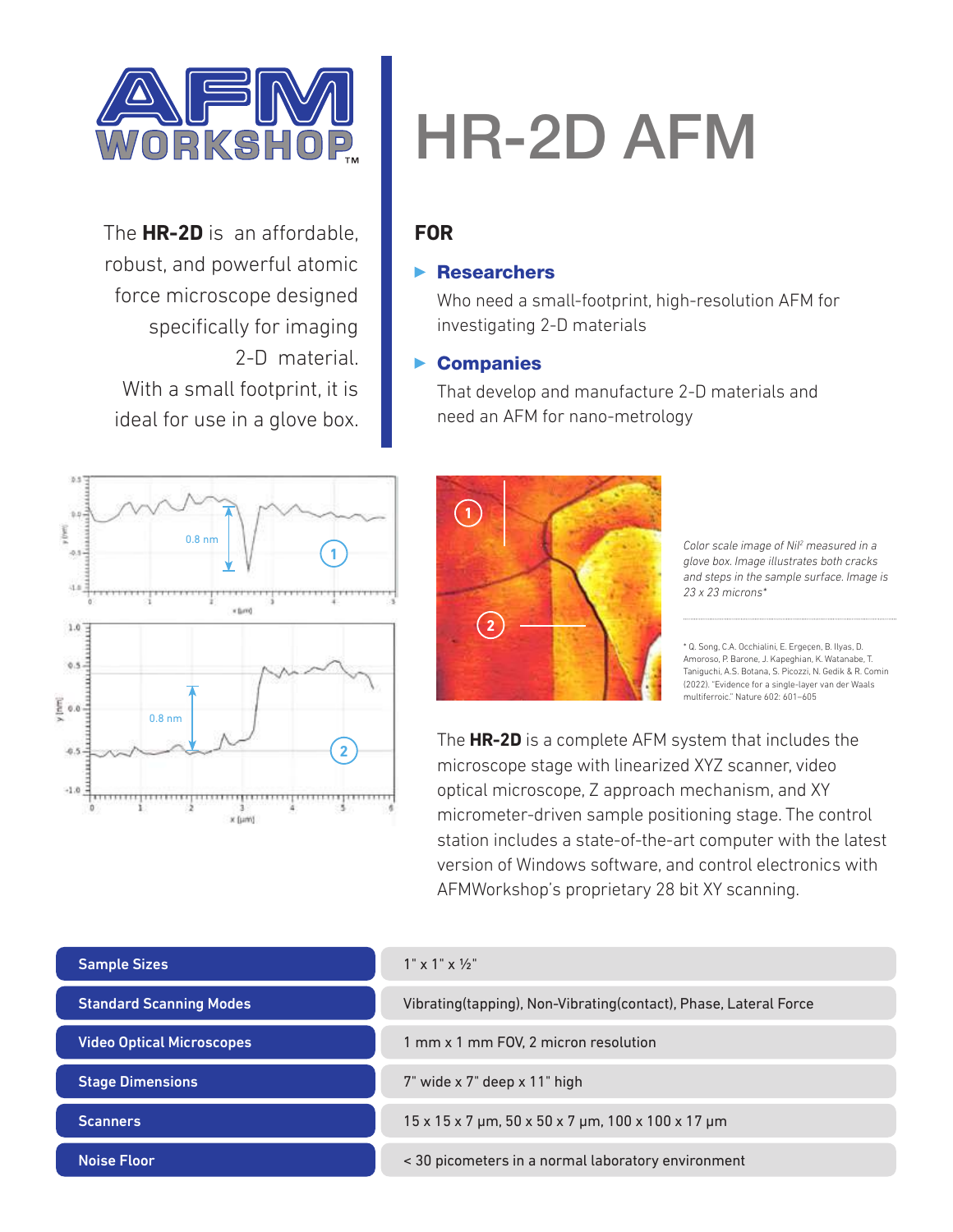# **STAGE**

The **HR-2D** Stage has a kinematic design that assures great thermal and mechanical stability.

It is optimized for scanning single monolayers of 2-D materials.

### ▶ Small Footprint

With a footprint of 7" x 7", the HR-2D AFM requires minimal laboratory space and can fit easily into a glove box.

### ▶ Rigid Design

A box structured stage superstructure with a kinematic mount is used to assure great thermal and structural stability.

### ▶ Universal Probe Holder

A removable probe holder accommodates probes from all AFM probe manufacturers, providing maximum flexibility.

### ▶ Precise XY Sample Stage

Micrometers with 1µm accuracy move the sample in the X and Y axis relative to the probe.

### ▶ XYZ Precision Piezo Scanners

Temperature compensated strain gauges are used to linearize the motion of the XY piezoelectric ceramics in the X and Y axis.

### ▶ Open Frame Light Lever

All components of the light lever force sensor - including the laser and photodiode - are directly visible.

### Low Profile

With the provided video optical microscope, the height of the HR 2D stage is 11".

> Video Optical Microscope Light Lever Force Sensor Removable Probe Holder xYZ Piezoelectric Scanner xY Sample Stage

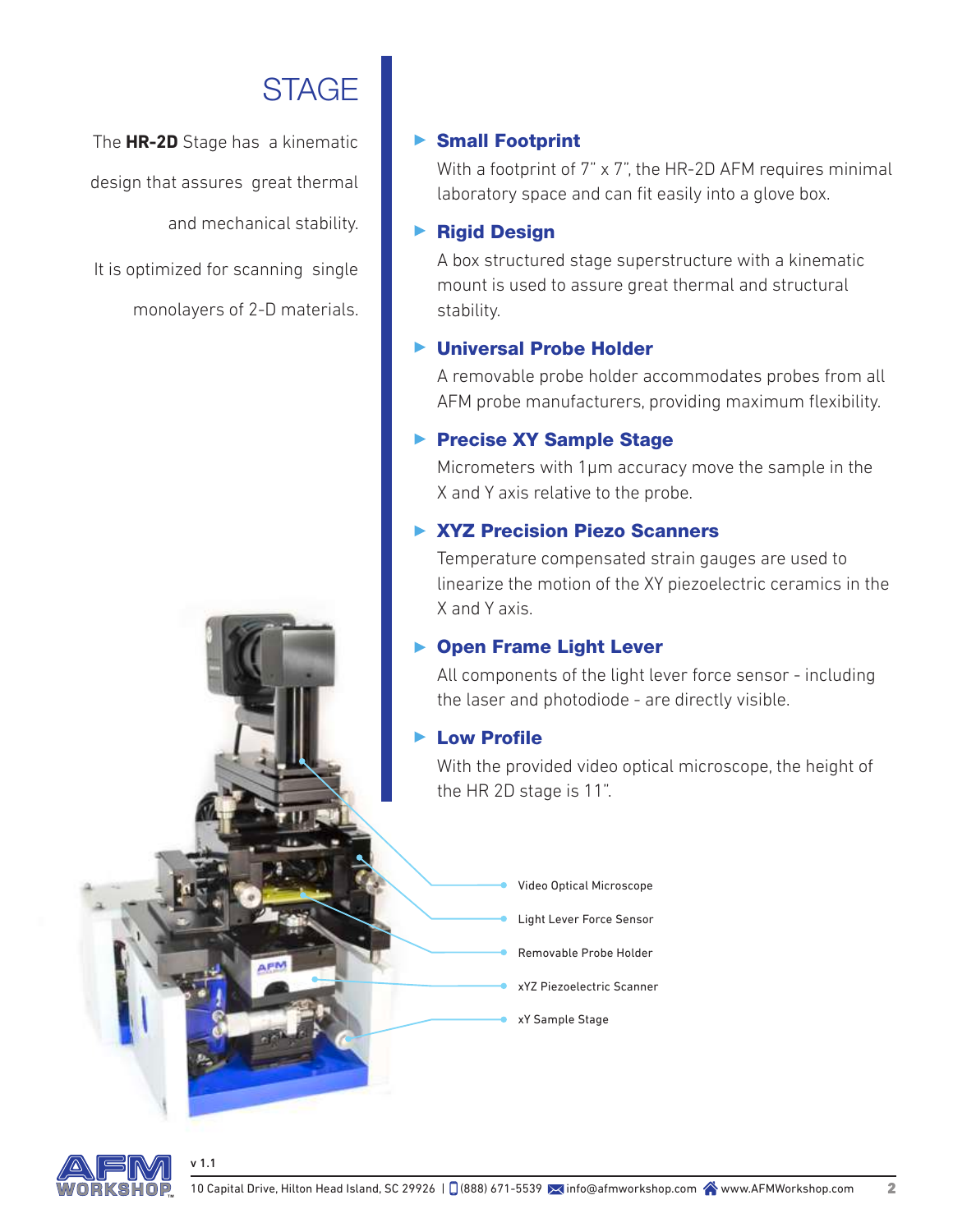# **FROX**

Electronics in the **HR-2D** are constructed around industry standard USB data acquisition electronics. The critical functions, such as XY scanning, are optimized with 24 bit digital to analog converter combined with 4 bits of gain. With the analog Z feedback loop, the highest fidelity scanning is possible. Vibrating mode scanning is possible with both phase and amplitude feedback using the high sensitivity phase detection electronics.

### 28-bit Scanning

With 28-bit scanning, the highest resolution AFM images may be measured. Feedback control using the XY strain gauges assures accurate tracking of the probe over the surface.

#### Phase and Amplitude Detector Circuit

Phase and amplitude in the Ebox are measured with highly stable phase and amplitude chips. The system can display phase data while using amplitude for feedback when scanning in vibrating mode.

#### Signal Accessible

At the rear of the Ebox is a 50 pin ribbon cable that gives the user access to all of the primary electronic signals without having to open it.

#### Status Lights

At the front of the Ebox is a light panel that has seven lights. In the unlikely event of a circuit failure, these lights are used for determining the status of Ebox power supplies.

#### Precision Analog Feedback

Feedback from the light lever force sensor to the Z piezoceramic is made using a precision analog feedback circuit. The position of the probe may be fixed in a vertical direction with a sample-and-hold circuit.

### Variable Gain High Voltage Piezo Drivers

An improved signal-to-noise ratio as well as extremely small scan ranges are possible with the variable gain high voltage piezo drivers.



Low noise, variable gain high voltage amplifiers with PID feedback for XY scanning

Dimensions: Width 6" | Height 10" | Depth 14"

High fidelity, low noise Z feedback circuits for accurate probe tracking

Phase and amplitude detection circuits for vibrating mode AFM

Industry-standard National Instruments USB data acquisition board

Internally accessible header for signal input/output

Eight channels of ADC for monitoring and displaying data with LabVIEW™ software



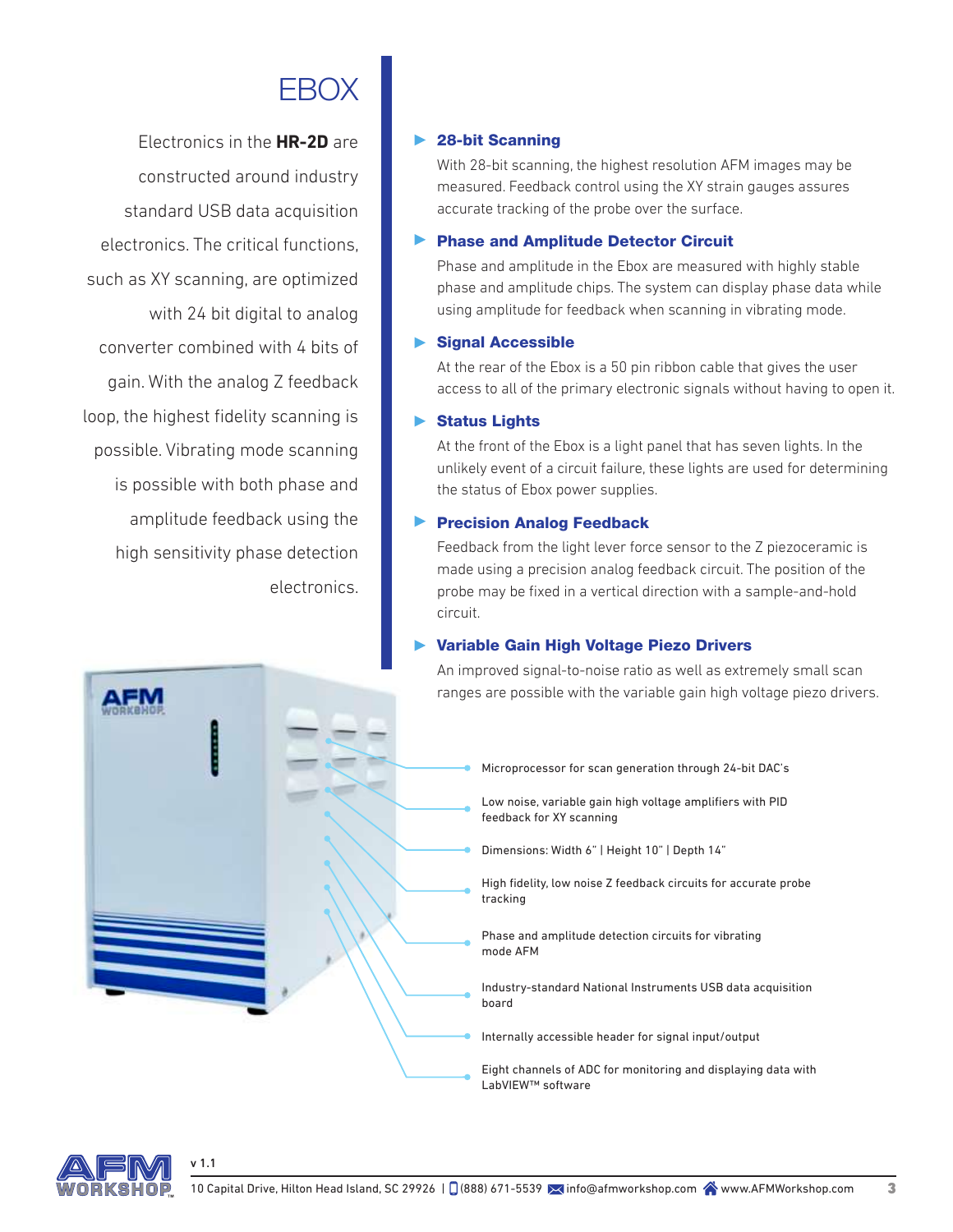# AFM CONTROL **SOFTWARE**

Software for acquiring images is designed with the industry standard LabVIEW™ programming visual interface instrument design environment. There are many standard functions, including setting scanning parameters, probe approach, frequency tuning, and displaying images in real time. LabVIEW™ facilitates rapid development for those users seeking to enhance the software with additional special features. LabVIEW™ also enables the **HR-2D** to be readily combined with any other instrument using LabVIEW™.

#### Pre-Scan Tab

All of the functions required before making a scan are on the pre-scan tab. This includes selecting the scan mode, visual laser alignment, frequency scan, and automatic tip approach.



#### Scan Tab

Images are acquired using the Topo Scan tab. Parameters selected on the scanning tab include the scan size, scan rate, GPID parameters, and the color scale used for displaying images. Included with the scanning tab is an image buffer capability that facilitates rapid zooming in and out.



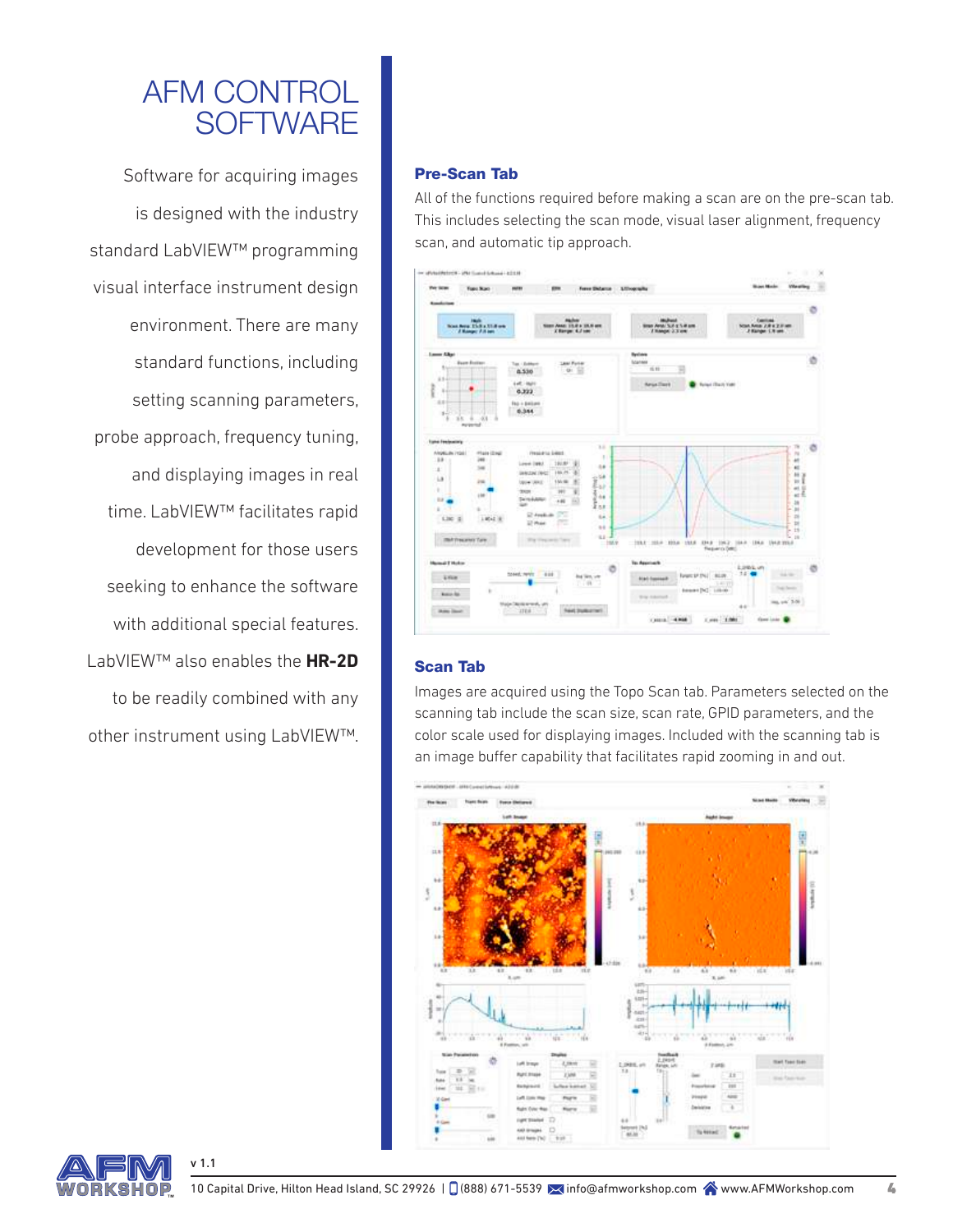

*CONTINUED...*

#### Modes Tabs

Software control for optional modes such as MFM, EFM, and Advanced F/D are found in the modes tabs. The example shown here is of the Advanced F/D mode tab. This allows fine control of all the parameters controlling acquisition of Force-Distance curves, as well as acquisition of F-D curve maps. Mapping of curves in this way allows the user to locate and visualize regions of the sample with differing properties, such as with the presence of specific molecules, or mechanical properties.



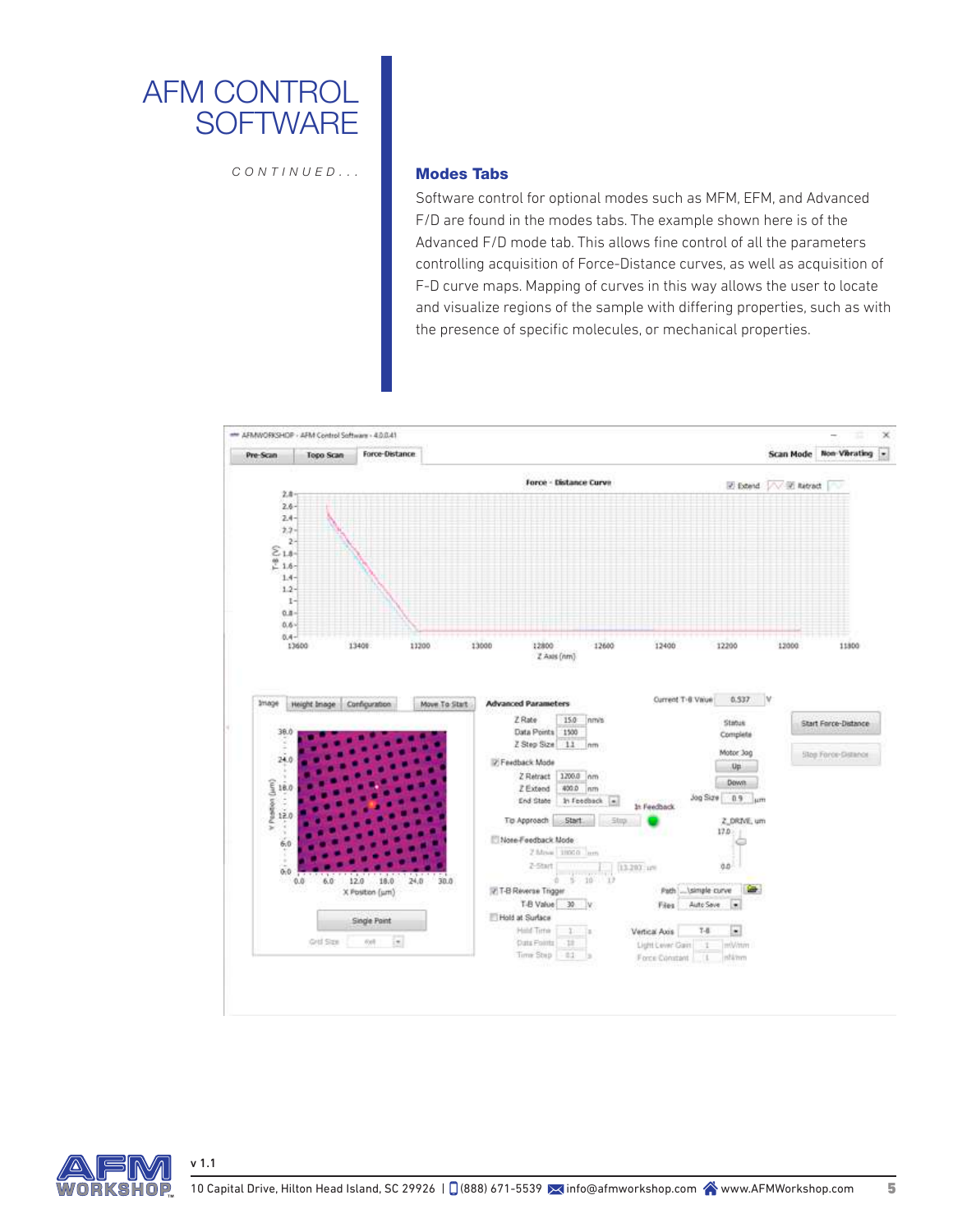# IMAGE ANALYSIS **SOFTWARE**

Included with the **HR-2D** is Gwyddion open source SPM image analysis software. This complete image analysis package has all the software functions necessary to process,

analyze, and display SPM images.



- » Visualization: false color representation with different types of mapping
- » Shaded, logarithmic, gradient- and edge-detected, local contrast representation, and Canny lines
- » OpenGL 3D data display: false color or material representation
- » Easily editable color maps and OpenGL materials
- » Basic operations: rotation, flipping, inversion, data arithmetic, crop, and resampling
- » Leveling: plane leveling, profiles leveling, three-point leveling, facet leveling, polynomial background removal, and leveling along user-defined lines
- » Value reading, distance, and angle measurement
- » Profiles: profile extraction, measuring distances in profile graph, and profile export
- » Filtering: mean, median, conservative denoise, Kuwahara, minimum, maximum, and checker pattern removal
- » General convolution filter with user-defined kernel
- » Statistical functions: Ra, RMS, projected and surface area, inclination, histograms, 1D and 2D correlation functions, PSDF, 1D and 2D angular distributions, Minkowski functionals, and facet orientation analysis
- » Statistical quantities calculated from area under arbitrary mask
- » Row/column statistical quantities plots
- » ISO roughness parameter evaluation
- » Grains: threshold marking and un-marking, and watershed marking
- » Grain statistics: overall and distributions of size, height, area, volume, boundary length, and bounding dimensions
- » Integral transforms: 2D FFT, 2D continuous wavelet transform (CWT), 2D discrete wavelet transform (DWT), and wavelet anisotropy detection
- » Fractal dimension analysis
- » Data correction: spot remove, outlier marking, scar marking, and several line correction methods (median, modus)
- » Removal of data under arbitrary mask using Laplace or fractal interpolation
- » Automatic XY plane rotation correction
- » Arbitrary polynomial deformation on XY plane
- » 1D and 2D FFT filtering
- » Fast scan axis drift correction
- » Mask editing: adding, removing or intersecting with rectangles and ellipses, inversion, extraction, expansion, and shrinking
- » Simple graph function fitting, and critical dimension determination
- » Force-distance curve fitting
- » Axes scale calibration
- » Merging and immersion of images
- » Tip modeling, blind estimation, dilation, and erosion

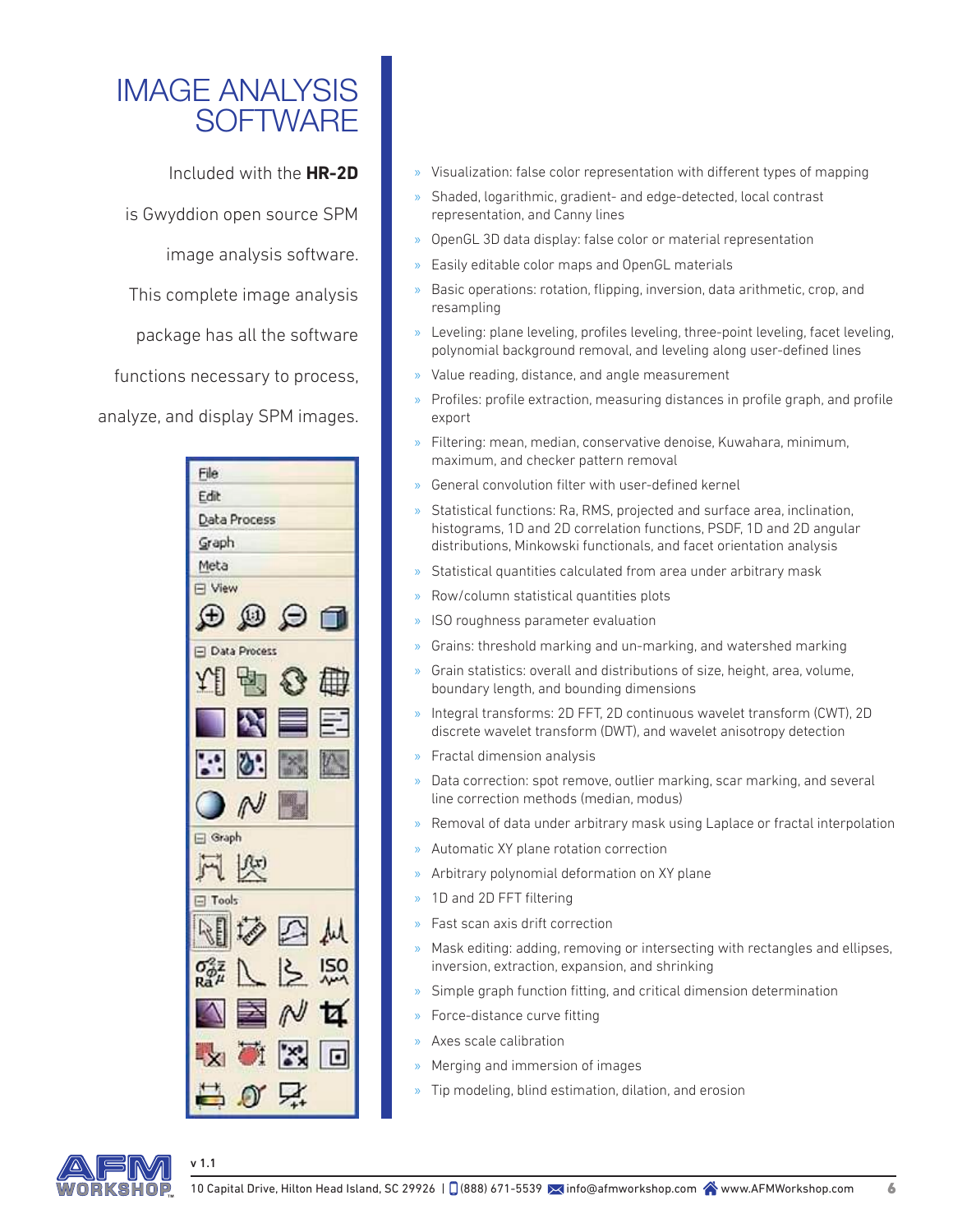# VIDEO OPTICAL **MICROSCOPES**

Included with the **HR-2D** is a high-resolution video microscope with a 5 MP CMOS camera, and a mechanical XYZ capacity having a 12 x 12 x 12 mm range.

The field of view of the video camera is 1 x 1 mm and the resolution is 2 microns. The video microscope includes proprietary software with 16 levels of zoom. Additionally, a software marker is available for marking the location of a probe or a feature on a sample.



Video microscope image of a Budget Sensors test pattern. The squares in the outer section are 5 microns on a 10 micron pitch, and the features on the inner section are 2.5 microns on a 5 micron pitch.



Atomic level terraces are clearly visible in this video microscope image from the HR-2D. The cantilever in this image is 35 microns wide by 125 microns long. The red light is from the laser used to measure the deflection of the cantilever in the light lever force sensor.

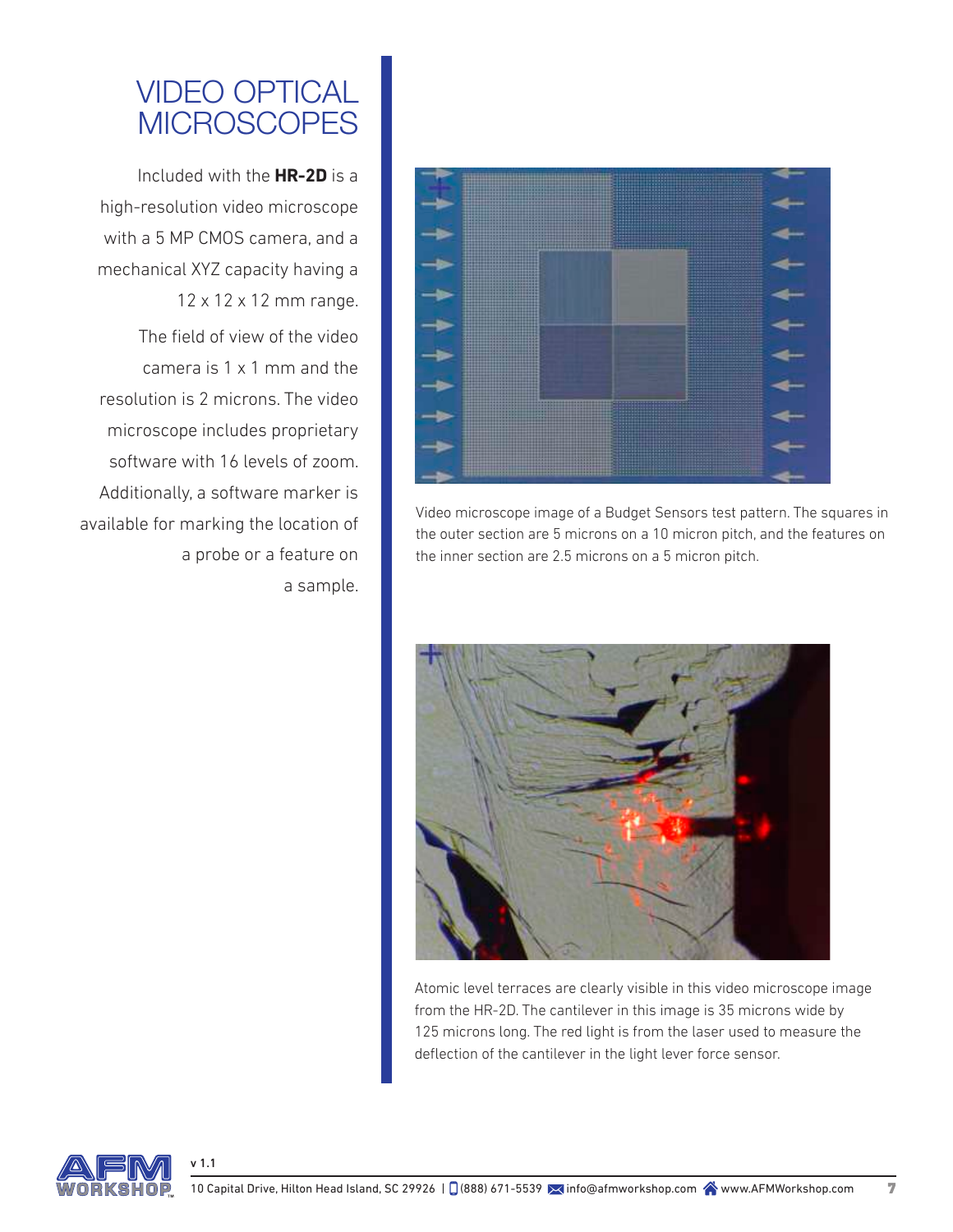# PROBE HOLDER/ **EXCHANGE**

The **HR-2D** uses a probe holder that is easily removed from the light lever force sensor to exchange probes. Once the probe holder is removed from the light lever, it is placed on top of the probe exchange tool and the probe is readily exchanged. Changing a probe takes less than 2 minutes.



v 1.1



One of the key design features of the **HR-2D** is a unique probe exchange tool. With the tool, changing probes can take less than a minute. The steps for changing a probe are:

- Remove the probe holder from the light lever Place the probe holder on the exchange tool Insert the probe
	- Place the probe holder in the light lever

Because of the unique design, when the probe is replaced, there is almost no need for further adjustment of the light lever......it's that easy.

With AFMWorkshop's universal probe holder, probes from most major manufacturers are accommodated.





NANOSENSORS™

**Budget** *CENSORS* 

NNT-MDT



**OLYMPUS** 

Inano

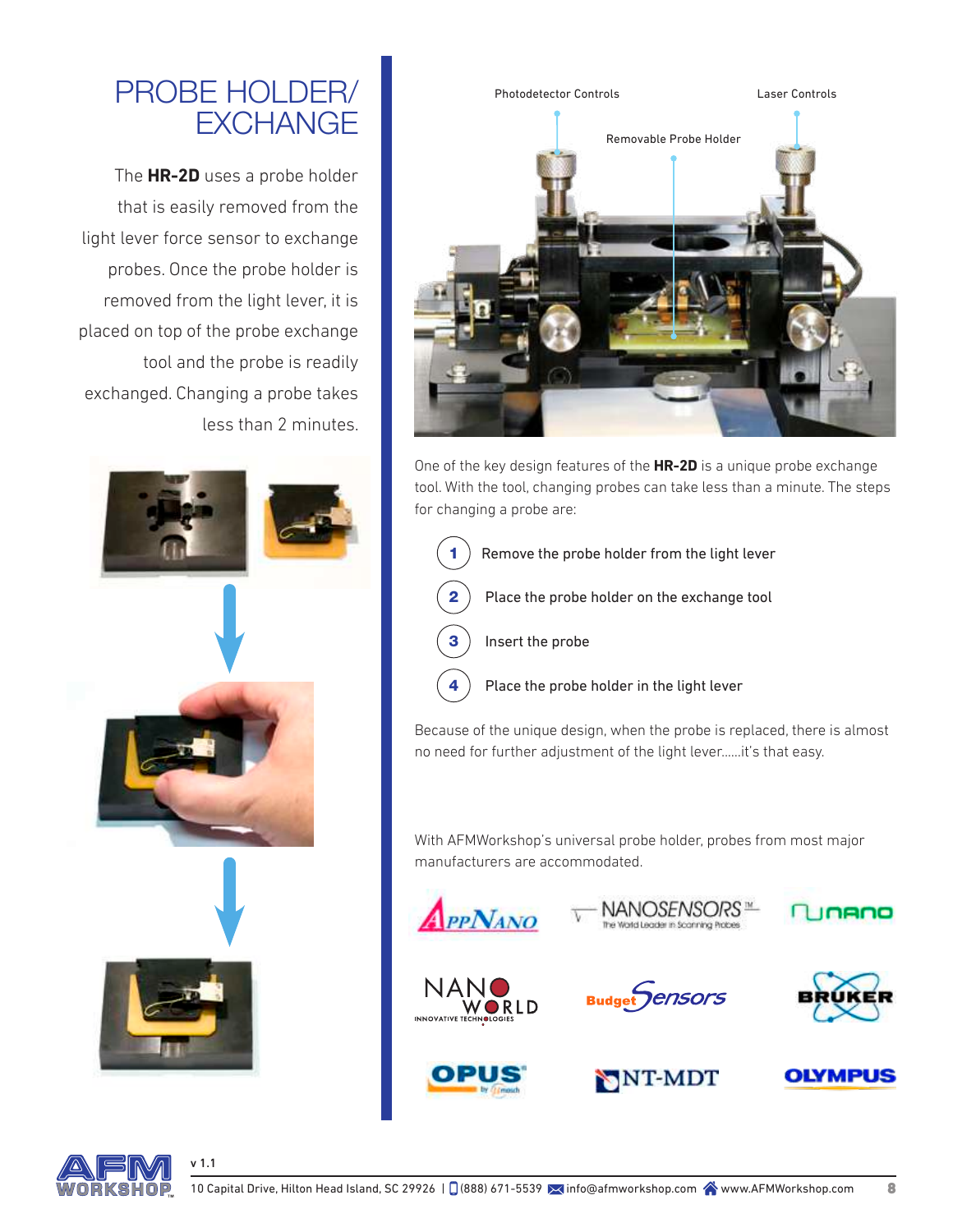# SCANNING MODES



The **HR-2D** includes the most commonly used AFM modes. They are:

- Vibrating mode imaging (also called 'tapping mode') is the most commonly used mode for measuring topography images with an AFM. In vibrating mode the vibration amplitude of the probe is held constant during a scan. Adjustable parameters include the vibrating frequency, amplitude of vibration, and the amount of dampening of the vibrating probe.
- In non-vibrating mode, commonly called contact mode, the deflection of a cantilever is held constant during scanning. This mode is often used for scanning in liquids and is also used for measuring forcedistance curves.
- **Phase Phase Phase mode images are measured in vibrating mode and are useful** for identifying different areas of hardness on a surface. The technique operates by measuring the phase change caused by differing materials on a surface while scanning.
	- Lateral force mode measures the local friction a probe senses as it is scanned across a surface. The friction can be caused by surface texture and differing chemical composition.

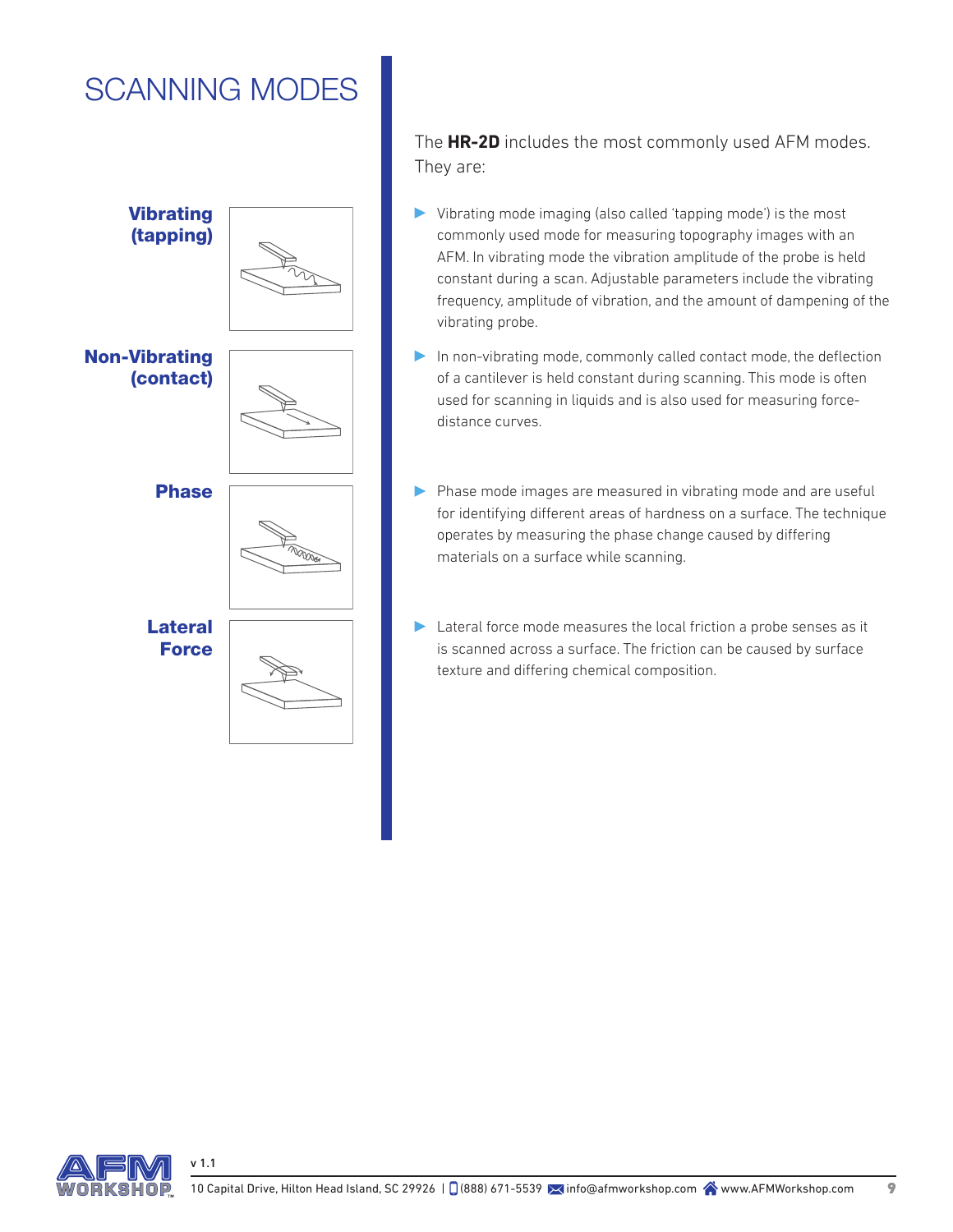# SCANNING MODES

*CONTINUED...*



### Optional modes that can be purchased with the **HR-2D** include:

- Magentic Force Microscopy (MFM) measures surface magnetic field by incorporating a magnetic probe into the AFM. MFM is used to generate images of magnetic fields on a surface, and is particularly useful in the development of magnetic recording technology. Magnetic fields associated with individual magnetic nanoparticles can also be revealed through MFM.
- Electrostatic Force Microscopy (EFM) is a type of dynamic non-contact atomic force microscopy where the electrostatic force is probed. "Dynamic" here means that the cantilever is oscillating and does not make contact with the sample. This force arises due to the attraction or repulsion of separated charges.
- Force-distance curves measure the deflection of a cantilever as it interacts with a surface. Force-Distance measurements monitor such surface parameters as: adhesion, stiffness, compliance, viscoelasticity, and surface layer thickness. This advanced AFM module is flexible and enables many types of experiments.
- The Conductive mode C-AFM measures topography and conductivity images simultaneously. This option allows measuring current-voltage (I/V) curves at specific locations on a surface. This can be highly useful in development of microelectronics.
- **Nanolithography This NanoLithography software option enables the AFM probe to alter** the physical or chemical properties of the surface. Created in LabVIEW and integrated with the AFM Control software, this software allows the customer to design their own nanolithographic patterns to be written to the sample surface. VI's are available to customers who want to modify the software and create new capabilities.
	- During Scanning Tunneling Microscopy (STM), the current flow between a metal probe and a sample are used to control the distance between the conductive probe and conductive surface. When the probe is scanned across the surface, if the current between the probe and surface are held constant with a feedback control loop driving a piezo ceramic, the topography of the sample's surface in measured. This also allows measurement of localized I/V curves.

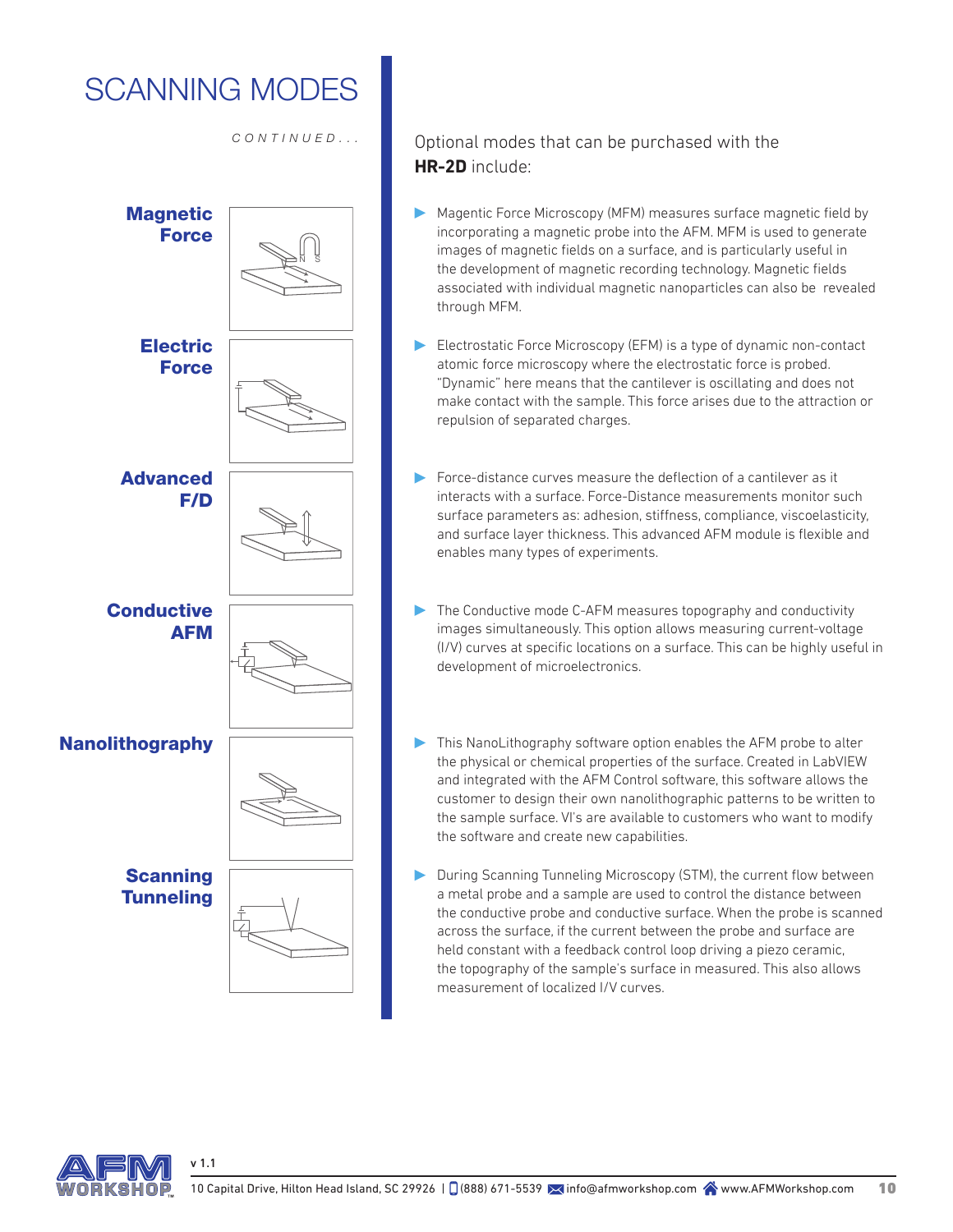# EXAMPLE APPLICATION

With a noise floor of <30 picometers, the **HR-2D AFM** is ideal for scanning all types of 2-D materials. This is an example of using the HR-2D for scanning a sample of TiSe<sub>2</sub> grown on HOPG with MBE.



*15 x 15 micron color scale image of terraces*  on the TiSe<sub>2</sub> sample

This is an example of using the HR-2D AFM for scanning a sample of TiSe<sub>2</sub> deposited on HOPG using MBE.

Y. TO UM

*3D 7 x 7 micron color scale image of a section of a terrace from the*   $TiSe<sub>2</sub>$  sample.





TO UP

*Higher magnification image, color scale, with a line profile across one of the features. The features are 2 nm height.*

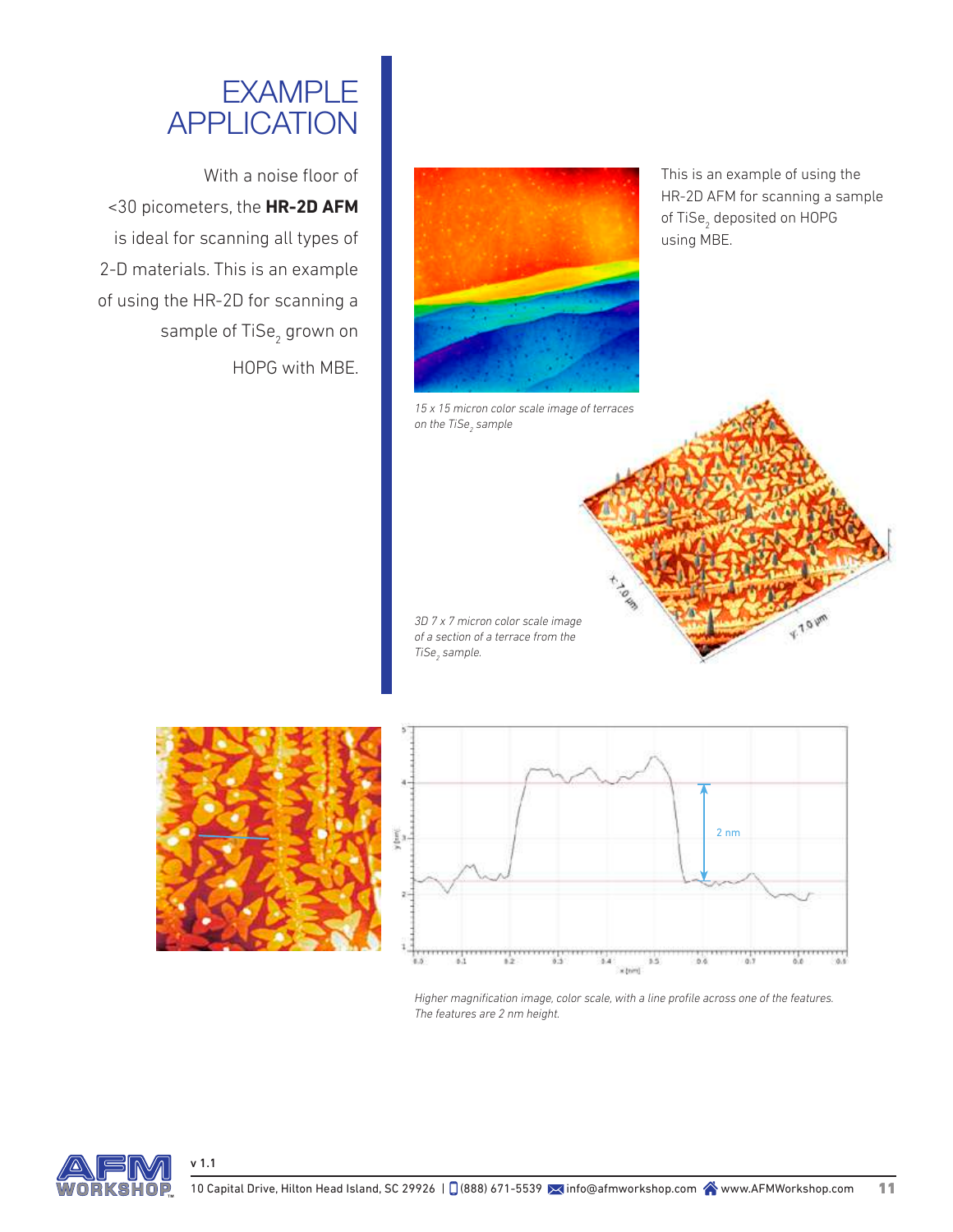# HR-2D OPTIONS

### Vibration Solutions

An acoustic enclosure to dampen sound vibrations is available for the **HR-2D**. The dimensions of the enclosure are 18 x 18 x 28 inches. For dampening structural vibrations, a Minus-K table, or elastic cords, are available.





v 1.1

### Optional Modes

Several modes such as MFM, EFM, C-AFM, Lithography and Advanced F/D are available for the HR-2D AFM. Additional modes are developed at AFMWorkshop and released on a routine basis.

### **Image Logger**

With the image logger, the forward and reverse images are displayed and stored for multiple channels. Additionally, all channels of scanning can be displayed at once. The channels include Z Drive, Z Sense, Z Error, Z Phase, Lateral Force, and Z amplitude. The image logger option includes the hardware and software required for displaying forward and reverse images.

### **Training Programs**

AFMWorkshop offers online as well as on-site installation and training packages. The **ONLINE TRAINING PACKAGES** include three sessions:

» **Session 1:** AFM Theory and Design, Changing Probes

» **Session 2:** Scanning in Vibrating and non-vibrating modes

» **Session 3:** Noise floor and calibration

With on-site installation, a certified engineer travels to the installation site for two days. The schedule for **ON-SITE INSTALLATIONS** is:

- » **Morning 1:** Set-up AFM, measure noise floor, Theory of AFM presentation
- » **Afternoon 1:** Training on vibrating and non vibrating mode
	- » **Morning 2:** Customer operates AFM independently
- » **Afternoon 2:** Calibration, noise floor, and practice scanning.

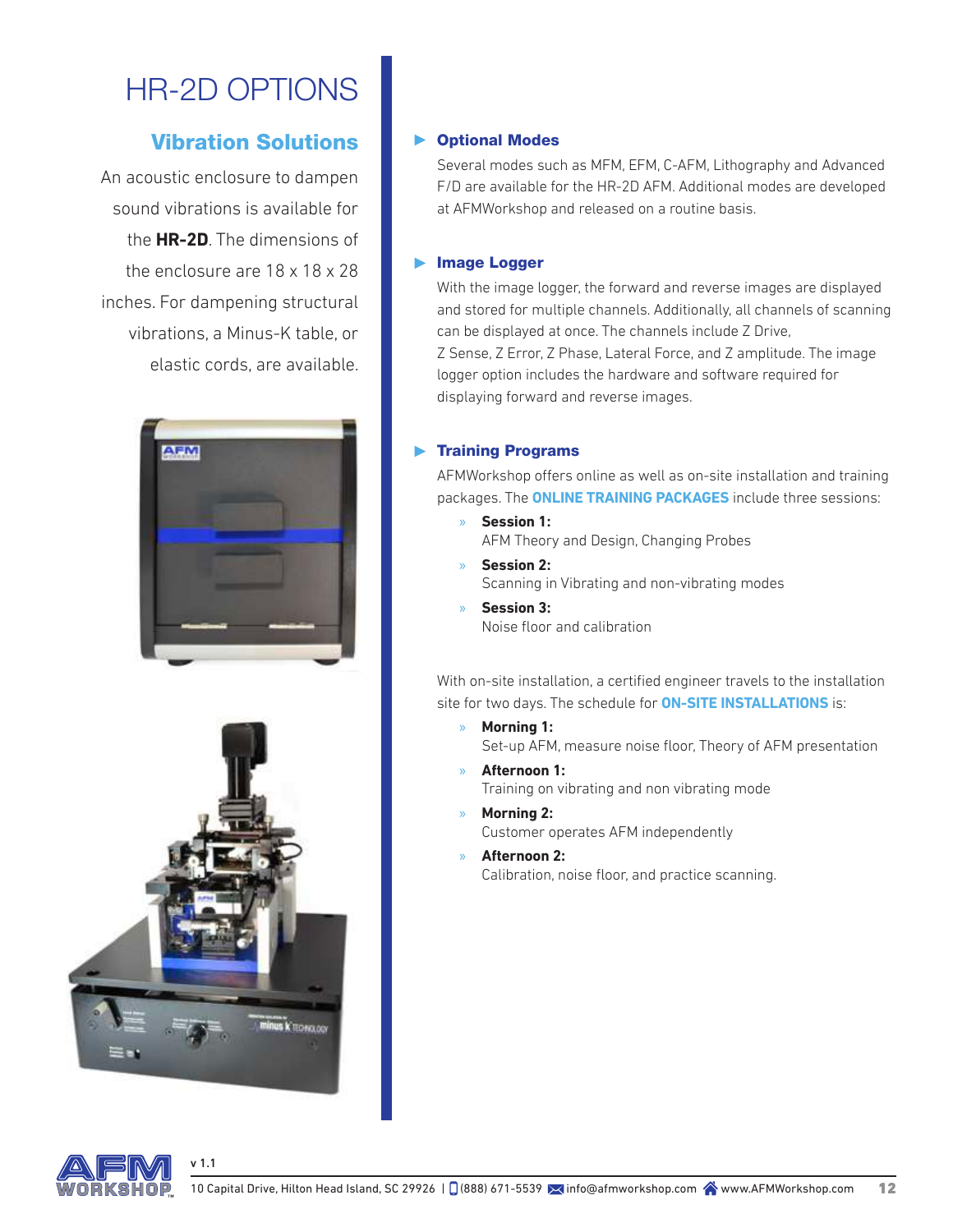### GLOVE BOX



For customers who need to scan samples in an oxygen-free environment, the HR-2D AFM in a glove box is the ideal product. This semi-custom product includes:

- » Acrylic viewing front
- » Latex gloves
- » Load lock chamber
- » Sealed wire pass through port

Structural vibrations are reduced with an elestic cord suspension system, and foam on the glove box walls filter sound vibrations. This product is made from 34" HDPE which is both durable and chemically inert.

*Note: Customers must provide a gas handling system for the AFM glove box. The AFM glove box must be assembled at the customer site.*

| <b>SPECIFICATIONS</b> | <b>Glove Box</b> | <b>Base</b> |
|-----------------------|------------------|-------------|
| Width                 | 36"              | 36"         |
| Depth                 | 24"              | 24"         |
| Height                | 40"              | 23"         |
| Weight                | 250 lbs          | $100$ lbs   |

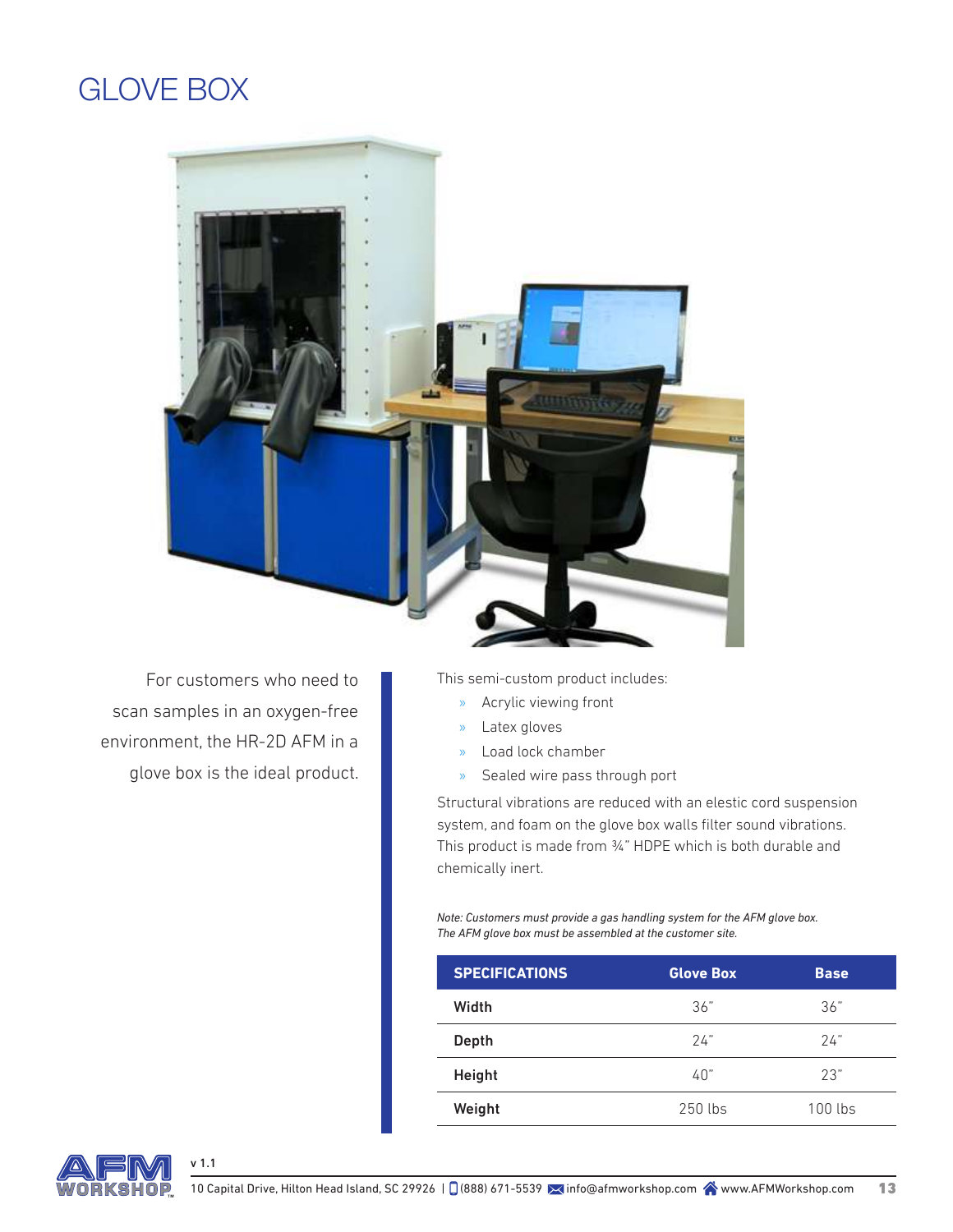# **SPECIFICATIONS**

#### **Scanner Specifications\***

|                                                                                                      | 100 x 100 x 17      | 50 x 50 x 17                                                       | 15 x 15 x 7       |
|------------------------------------------------------------------------------------------------------|---------------------|--------------------------------------------------------------------|-------------------|
| <b>Engineering Specifications</b>                                                                    |                     |                                                                    |                   |
| XY Resolution<br>$\mathcal{D}$                                                                       | $0.010$ nm          | $0.005$ nm                                                         | $0.003$ nm        |
| XY Linearity<br>$\gg$                                                                                | $< 0.1\%$           | $< 0.1\%$                                                          | < 0.1%            |
| Z Resolution<br>$\mathcal{D}$                                                                        | $0.003$ nm          | $0.003$ nm                                                         | $0.0015$ nm       |
| » Z Linearity                                                                                        | $< 0.1\%$           | $< 0.1\%$                                                          | < 0.1%            |
| <b>Performance Specializations</b>                                                                   |                     |                                                                    |                   |
| » XY Range                                                                                           | $100 \mu m$         | $50 \mu m$                                                         | $15 \mu m$        |
| » XY Linearity                                                                                       | $< 1\%$             | $< 1\%$                                                            | $< 1\%$           |
| <b>xY Resolution</b>                                                                                 |                     |                                                                    |                   |
| • Closed Loop                                                                                        | $<$ 6 nm            | $<$ 3 nm                                                           | $<1$ nm           |
| • Open Loop                                                                                          | $<1$ nm             | $<1$ nm                                                            | $< 0.3$ nm        |
| Z Range                                                                                              | $17 \mu m$          | $17 \mu m$                                                         | $7 \mu m$         |
| » Z Linearity                                                                                        |                     |                                                                    |                   |
| • Open Loop                                                                                          | $< 5\%$             | $< 5\%$                                                            | $< 5\%$           |
| • Closed Loop                                                                                        | $< 1\%$             | $< 1\%$                                                            | $< 1\%$           |
| Z Sensor Noise<br>$\mathcal{D}$                                                                      | $1 \text{ nm}$      | $1 \text{ nm}$                                                     | N/A               |
| > Z Feedback Noise                                                                                   | $< 0.035$ nm        | $< 035$ nm                                                         | $< 0.030$ nm      |
| <b>Actuator Type</b>                                                                                 | Piezo               | Piezo                                                              | Piezo             |
| Design                                                                                               | Modified Tripod     | Modified Tripod                                                    | Modified Tripod   |
| XY Sensor Type                                                                                       | Strain Gauge        | Strain Gauge                                                       | Strain Gauge      |
| <b>Z Sensor Type</b>                                                                                 | Strain Gauge        | Strain Gauge                                                       | N/A               |
| <b>Electronic Control Specifications</b>                                                             |                     |                                                                    |                   |
| » XY Scan                                                                                            | $2 \times 28$ -bits | 24-bit scan DAC, 4-bit gain                                        | 192 KHz           |
| XY Linearization Control<br>$\gg$                                                                    | $2 \times 24$ -bits | 24-bit ADC                                                         | 192 KHz           |
| Z Axis Control<br>$\rangle$                                                                          | Analog              | 4 amplifier - GPID                                                 | 1 microvolt noise |
| Input Signal Bandwidth<br>$\gg$                                                                      | 5 MHz               |                                                                    |                   |
| Z axis Signal Capture<br>$\gg$                                                                       | 20 bits             | 16-bit ADC, 4-bit gain                                             | <b>50 KHz</b>     |
| Phase Signal Capture<br>$\gg$                                                                        | $2 \times 16$ -bits | <b>ADC</b>                                                         | <b>50 KHz</b>     |
| L-R Signal Capture<br>$\gg$                                                                          | $2 \times 16$ -bits | <b>ADC</b>                                                         | <b>50 KHz</b>     |
| Amplitude Signal Capture<br>$\rangle$                                                                | $2 \times 16$ -bits | <b>ADC</b>                                                         | <b>50 KHz</b>     |
| Z Error Signal Capture<br>$\gg$                                                                      | $2 \times 16$ -bits | <b>ADC</b>                                                         | 50 KHz            |
| Main Controller MPU                                                                                  |                     | 80 MHz/105 DMIPS, 32-Bits (5-stage pipeline, Harvard architecture) |                   |
| Excitation/Modulation<br>$\mathcal{D}$                                                               | Analog PLL          | 0-800 KHz                                                          |                   |
| Communication<br>$\mathcal{D}$                                                                       | <b>USB 2.0</b>      |                                                                    |                   |
| Signal capture specified includes the image logger option. Without image logger 1 x 16-bits<br>$\gg$ |                     |                                                                    |                   |
|                                                                                                      |                     |                                                                    |                   |
| <b>Optional Electronics Specifications</b>                                                           |                     |                                                                    |                   |
| » User Input Signal (1)                                                                              | $32 \times 18$ bits | ADC                                                                | 625 KHz           |

|                               |                     | .                                                                  | ------  |
|-------------------------------|---------------------|--------------------------------------------------------------------|---------|
| » User Output (1)             | $32 \times 18$ bits | DAC                                                                | 625 KHz |
| » User Monitor(1)             | 48 Lines            | Digital IO                                                         | MHz     |
| > Optional Controller MPU (2) |                     | 80 MHz/105 DMIPS, 32-Bits (5-stage pipeline, Harvard architecture) |         |

*(1) Optional User I/O Upgrade (2) Used for MFM, PhotoCorrect, EFM*